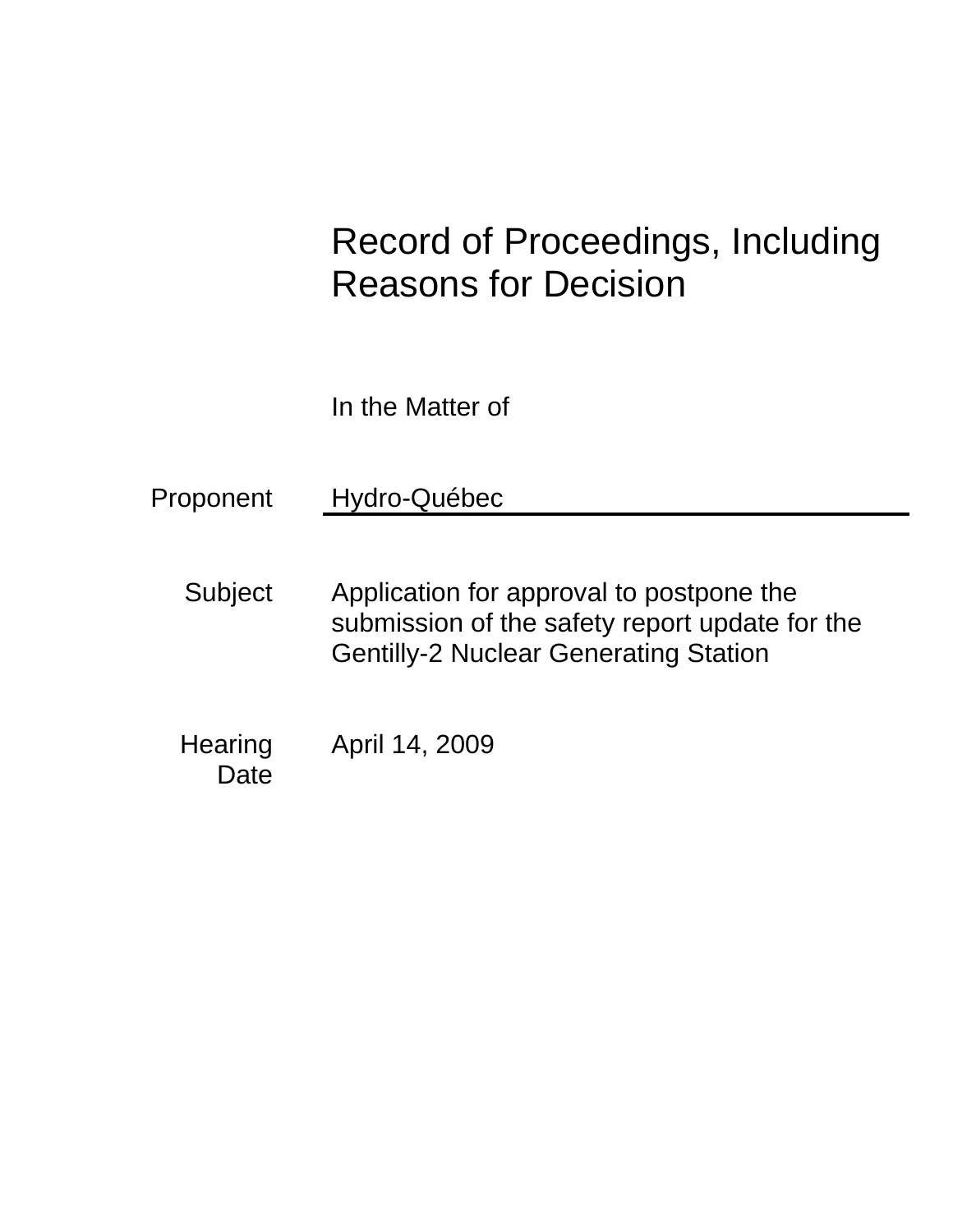# **RECORD OF PROCEEDINGS**

| Proponent:                  | Hydro-Québec                                                                                                                     |
|-----------------------------|----------------------------------------------------------------------------------------------------------------------------------|
| Address:                    | 4900 Bécancour Boul., Gentilly, Bécancour, Quebec<br>G9H 3X3                                                                     |
| Purpose:                    | Application for approval to postpone the submission of the safety<br>report update for the Gentilly-2 Nuclear Generating Station |
| Application received:       | November 3, 2008                                                                                                                 |
| Date of hearing:            | April 14, 2009                                                                                                                   |
| Location:                   | Canadian Nuclear Safety Commission (CNSC), 280 Slater St.,<br>12th Floor, Ottawa, Ontario                                        |
| Members present:            | M. Binder, Chair                                                                                                                 |
| Secretary:                  | K. McGee                                                                                                                         |
| <b>Recording Secretary:</b> | P. Reinhardt                                                                                                                     |

 **Decision: Exemption**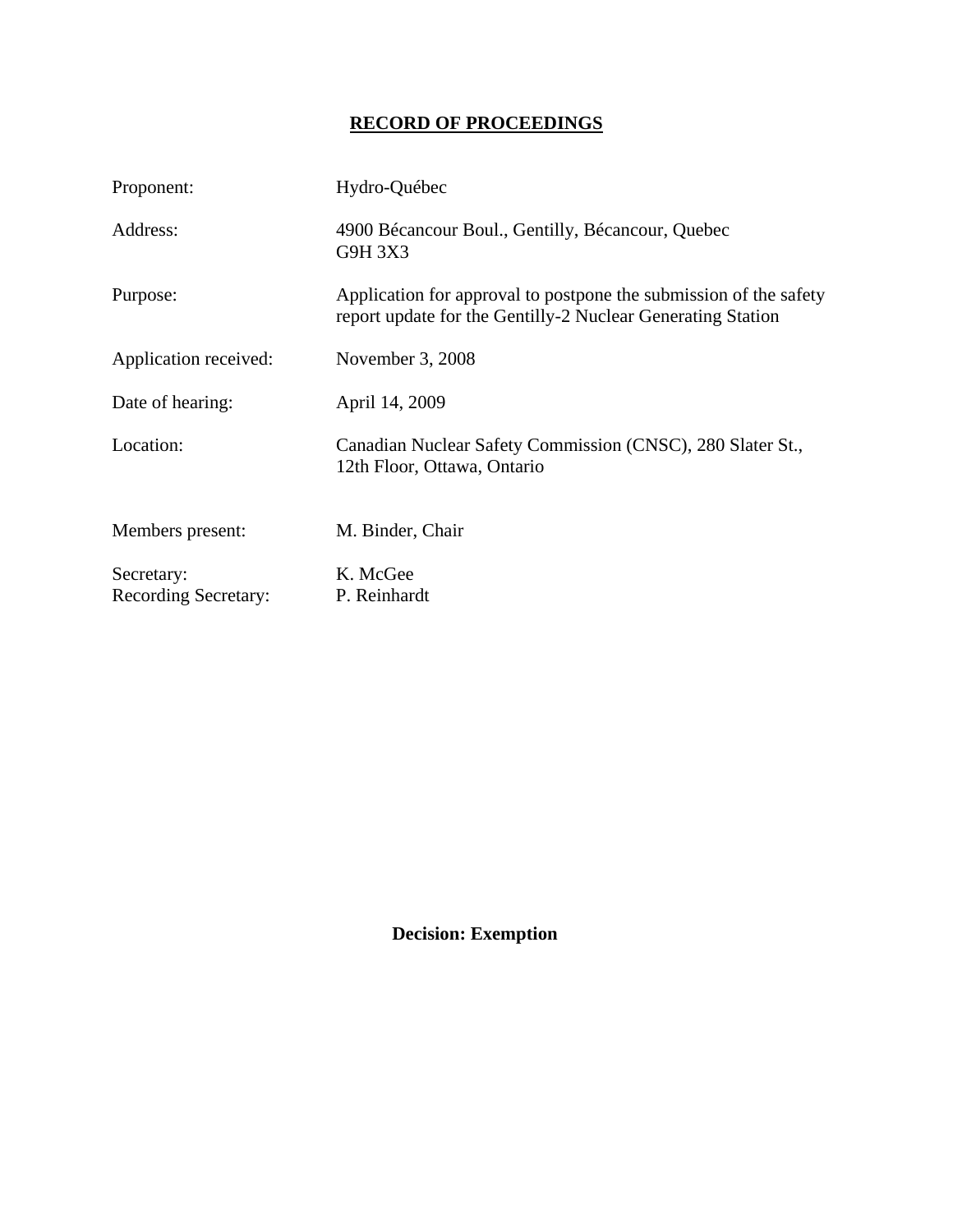## **Table of Contents**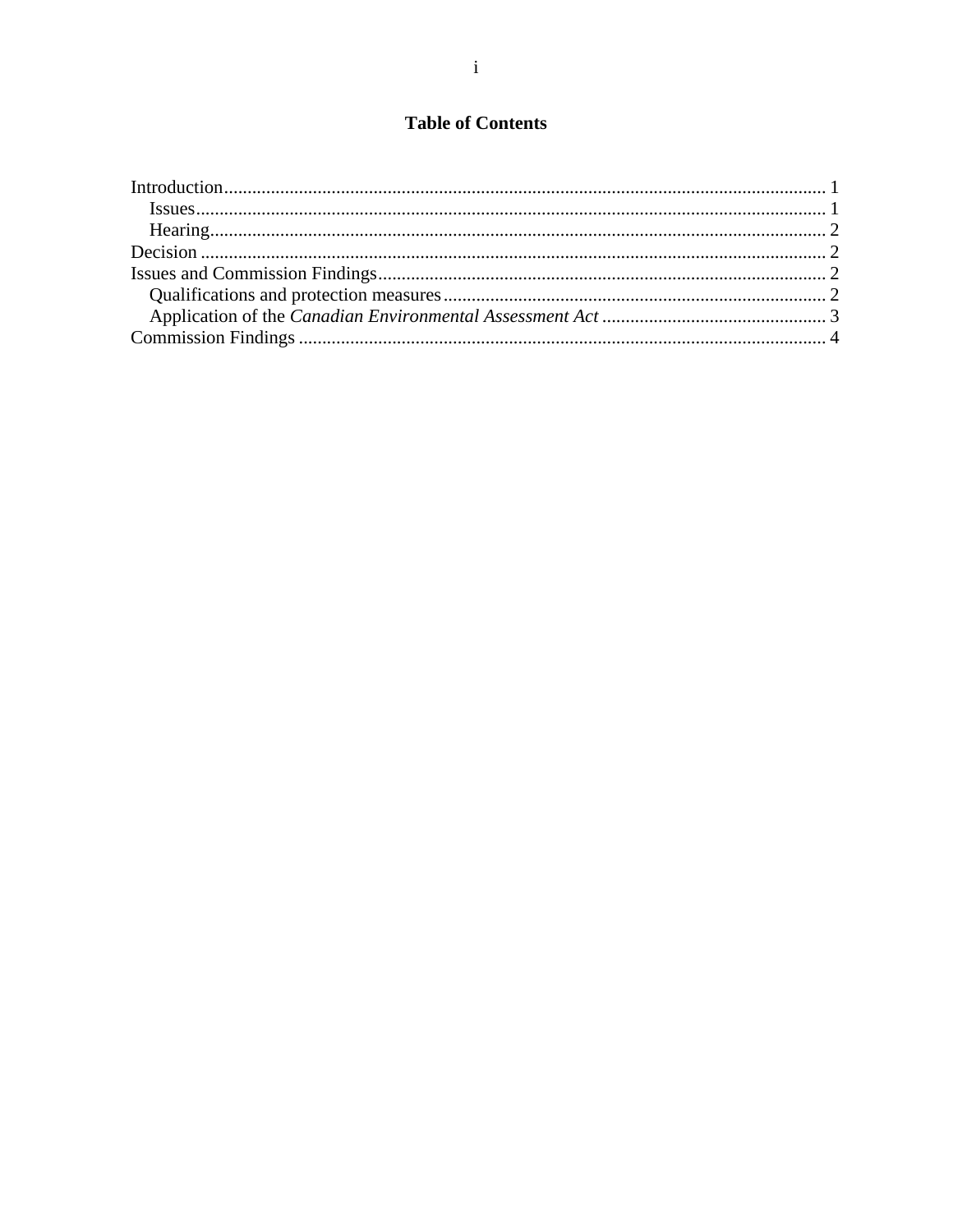#### <span id="page-3-0"></span>**Introduction**

- [1](#page-3-1). Hydro-Québec submitted an application to the Canadian Nuclear Safety Commission<sup>1</sup>  $(CNSC)$  to be temporarily exempted from clause 6.4.4 of Standard S-99 S-99<sup>[2](#page-3-2)</sup>, cited in condition 1.6 of the Gentilly-2 operating licence (PROL 10.02/2010). The purpose of the application is to extend the deadline for submission of the safety report update, as specified in clause 6.4.4 of Standard S-99, until December 31, 2011.
- 2. The clause, cited in condition 1.6 of the licence, stipulates that the licensee shall submit notifications and safety reports pursuant to Regulatory Standard S-99, referred to in Appendix C of the operating licence.
- 3. Pursuant to this standard, the report must be updated every three years. Hydro-Québec's last report was submitted at the end of 2005, which means that the most recent update should have been submitted at the end of 2008. The effect of changing the deadline is a temporary change to the safety report update schedule and requires Commission approval.

#### Issues

- 4. In considering the application, the Commission was required to decide, pursuant to section 7 of the *Nuclear Safety and Control Act*[3](#page-3-3) (*NSCA*):
	- a) if Hydro-Québec could be exempted from clause 6.4.4 of Standard S-99, *Reporting Requirements for Operating Nuclear Power Plants,* until December 31, 2011; and if

an exemption granted to Hydro-Québec, pursuant to section 11 of the *General Nuclear Safety and Control Regulations[4](#page-3-4) (GNSCR)*:

- a) poses an unreasonable risk to the environment or the health and safety of persons;
- b) poses an unreasonable risk to national security; or
- c) results in a failure to achieve conformity with measures of control and international obligations to which Canada has agreed.

 $\overline{a}$ 

<span id="page-3-1"></span><sup>&</sup>lt;sup>1</sup> The Canadian Nuclear Safety Commission is referred to as the "CNSC" when referring to the organization and its staff in general and as the "Commission" when referring to the tribunal component.

<span id="page-3-3"></span><span id="page-3-2"></span><sup>&</sup>lt;sup>2</sup> Reporting Requirements for Operating Nuclear Power Plants, CC173-3/3-99E, ISBN 0-662-33690-9<br><sup>3</sup> S C 1997 - 2 9  $3$  S.C. 1997, c. 9.

<span id="page-3-4"></span><sup>4</sup> S.O.R./2000-202.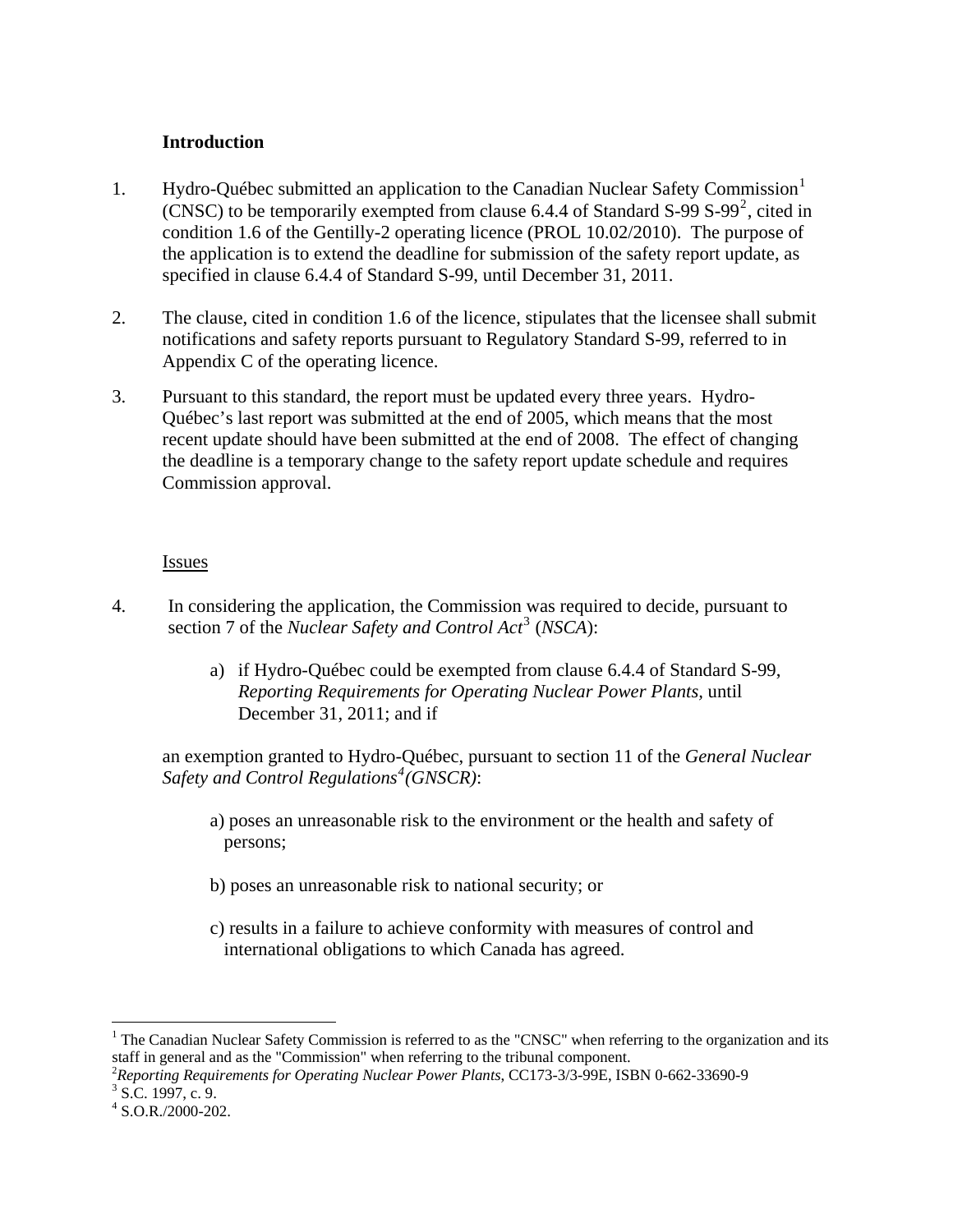**Hearing** 

- <span id="page-4-0"></span>5. Pursuant to section 22 of the *NSCA*, the President of the Commission established a Panel of the Commission to review the application.
- 6. The Panel of the Commission (hereafter referred to as "the Commission"), in making its decision, considered information presented for a hearing held on April 14, 2009, in Ottawa, Ontario. During the hearing, the Commission considered written submissions from CNSC staff (CMD 09-H102) and Hydro-Québec (CMD 09-H102.1).
- 7. In establishing the process, the Commission, through a standing panel on procedural matters, determined that it was not necessary to hold a public hearing on the matter, and the hearing was conducted by a panel of one Commission member, on the basis of the written submissions.

#### **Decision**

 $\overline{a}$ 

8. On the basis of its consideration of the matter, the Commission concludes that exempting Hydro-Québec from clause 6.4.4 of Standard S-99, cited in condition 1.6 of the operating licence, would not pose an unreasonable risk to the environment or the health and safety of persons, nor would it pose an unreasonable risk to national security or result in a failure to achieve conformity with measures of control and international obligations to which Canada has agreed.

Therefore, the Commission, pursuant to section 7 of the *Nuclear Safety and Control Act*, exempts Hydro-Québec from clause 6.4.4 of Standard S-99, *Reporting Requirements for Operating Nuclear Power Plants*, cited in condition 1.6 of the operating licence, until December 31, 2010. The current licence, PROL 10.02/2010, remains valid until December 31, 2010.

## **Issues and Commission Findings**

## Qualifications and protection measures

9. Hydro-Québec's main justification for extending the deadline for submission of the safety report update is its inability to include in the report at the end of 2008 all the resolutions of the problems raised by CNSC staff and covered under Subject No. 08100[5](#page-4-1)<sup>5</sup>. According to Hydro-Québec, the problems require a great deal of research and an extended deadline. In addition, the safety review conducted as part of the Gentilly-2 refurbishment identified a number of analyses requiring updating for the end of the project in 2010, and this will result in major adjustments in the safety report for 2011. Hydro-Québec would prefer to wait for the results of these analyses in order to be more thorough in correcting the deficiencies in the safety report.

<span id="page-4-1"></span> $<sup>5</sup>$  Subject No. 081005 is part of the list of information to be provided that is discussed every six months with the</sup> licensee.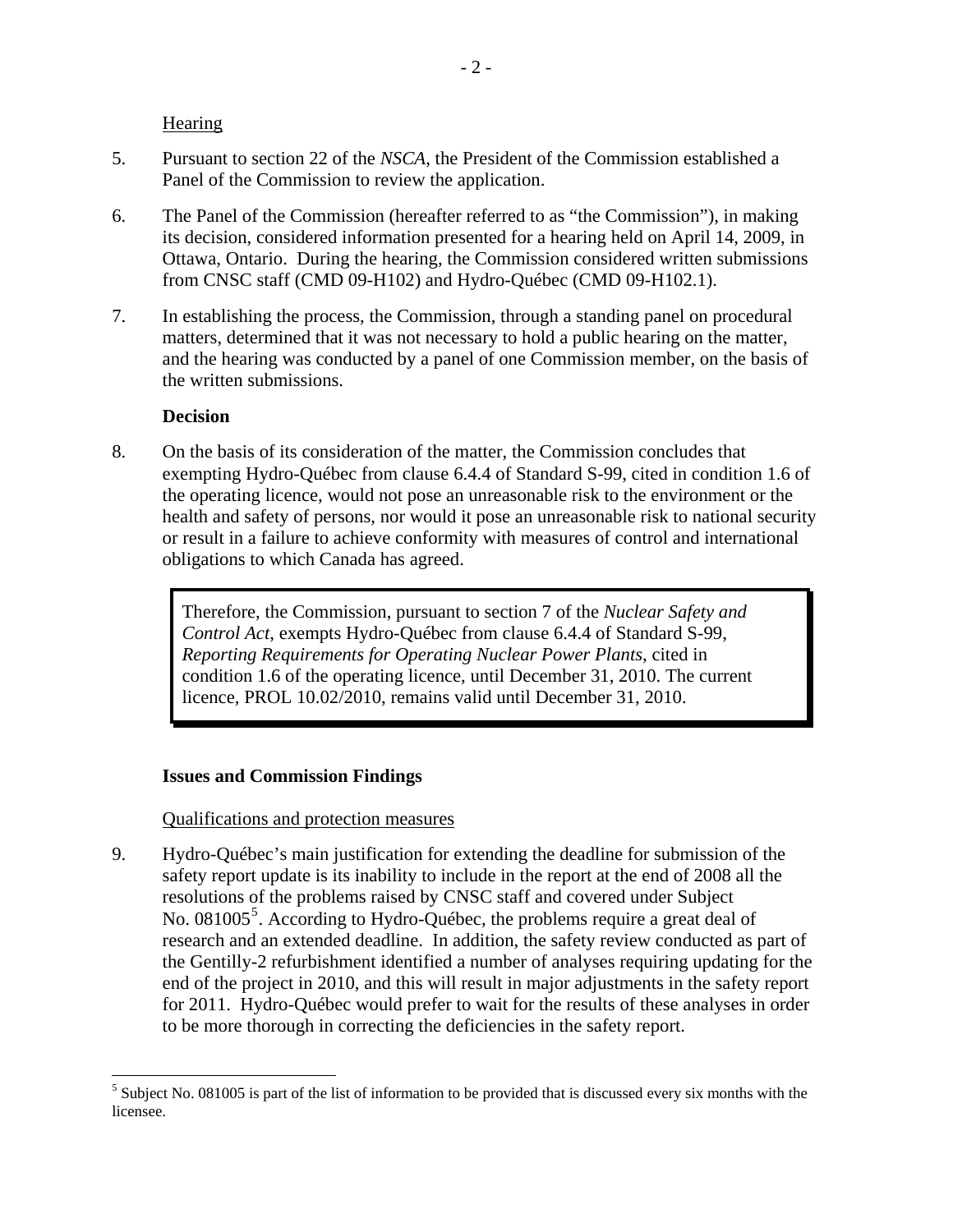- <span id="page-5-0"></span>11. CNSC staff has reviewed Hydro-Québec's submissions and finds its application conditionally acceptable subject to the following conditions:
	- 1. Hydro-Québec must follow proper procedures to document and maintain the currency of the revised analyses that are currently available for the safety report update; and
	- 2. Hydro-Québec must provide a more detailed plan, including a schedule, for the main activities that are covered under Subject No. 081005 and that are part of other major phases, including harmonization with Regulatory Document RD-310 and the power station refurbishment project.
- 12. CNSC staff has concluded that the application to extend the deadline for the safety report update has no impact on the safety of the Gentilly-2 generating station given that the number of controls and verifications related to routine will be maintained during the transition to the refurbished facility. CNSC staff added that controls carried out during the refurbishment will differ from customary controls but will remain reliable. Hence, these controls and different safety reports will replace the report normally submitted every three years.
- 13. CNSC staff also noted that, during the refurbishment, risk of radiation exposure will be significantly reduced when the fuel is removed from the reactor.
- 14. CNSC staff therefore finds that Hydro-Québec's application poses no risk to the operation of the Gentilly-2 generating station, to the health and safety of persons or to the environment. The staff therefore recommends that the Commission exempt Hydro-Québec from clause 6.4.4 of Standard S-99 until December 31, 2011.

## Application of the *Canadian Environmental Assessment Act*

15. The Commission is satisfied that an environmental assessment under the *Canadian Environmental Assessment*  $Act^7$  $Act^7$  *(CEAA)* is not required before it can proceed to make a decision on Hydro-Québec's exemption application. The Commission is satisfied that all CEAA requirements have been met.

1

<span id="page-5-1"></span><sup>6</sup> Safety Analysis for Nuclear Power Plants, Catalogue number CC173-3/4-310E, ISBN 978-0-662-47989-5

<span id="page-5-2"></span> $^7$  S.C. 1992, c. 37